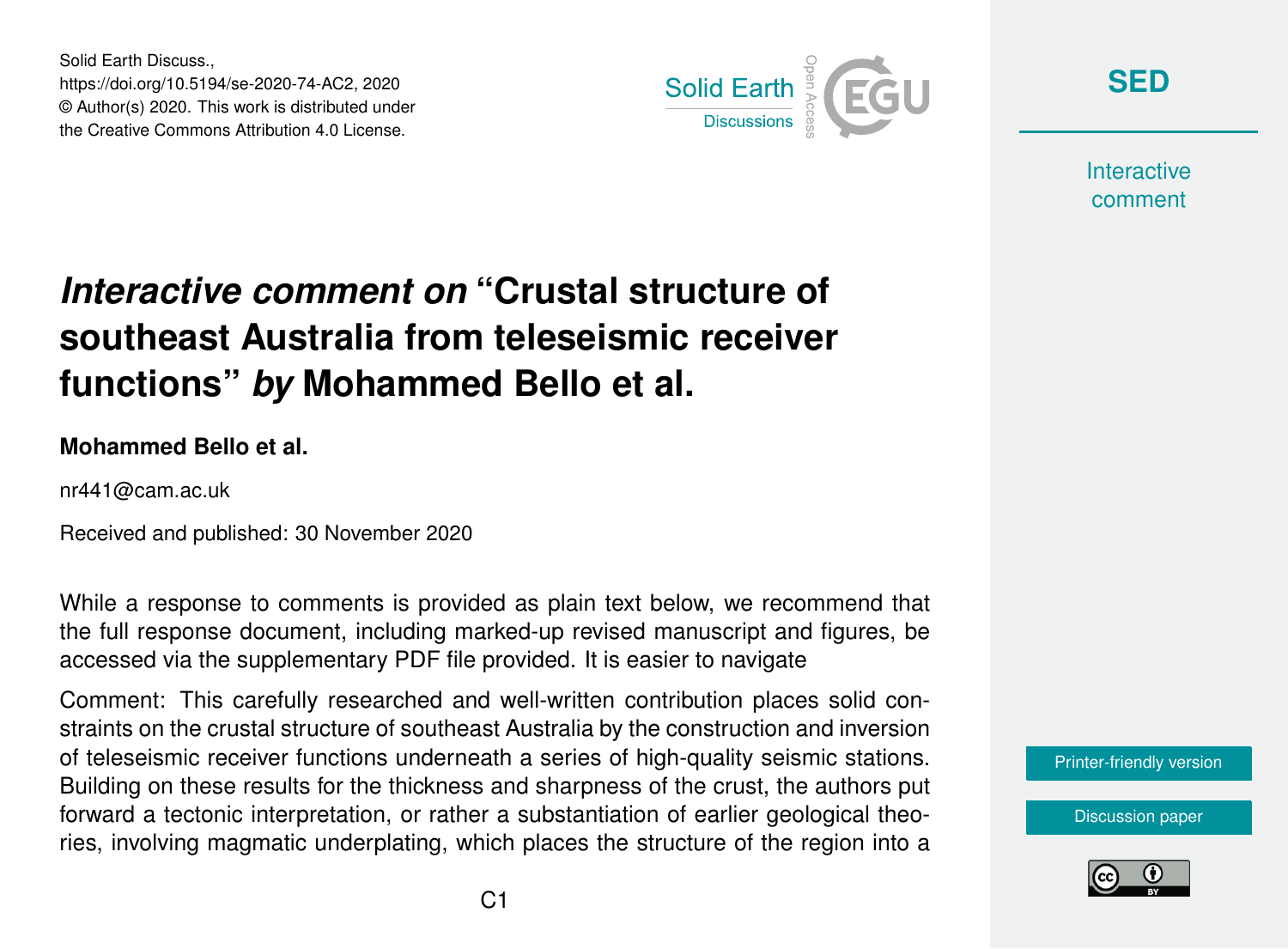proper geodynamic context.

I have relatively little to offer in the form of scientific criticism or comments on the seismological methods, which are sound, well-established, and well executed, although I am making a number of suggestions related to the presentation of the materials.

I am judging the paper primarily on its seismological merits, and not on the finer points of the interpretation. My main point related to the interpretation is that the comparison with earlier results by other authors is mostly qualitative, in the form of a color-coded figure, where I would have preferred a more detailed cross-comparison including a statistical analysis of uncertainty. How different can two crustal models made at two nearby stations be before tension develops with the interpretation? How different can two crustal models made at the same station be before we must dig into the details in order to interpret one of them as "better", or both of them as "equivalent"? The authors leave a bit of material on the table here.

I am attaching a hand-annotated manuscript. I will number and restate my most important comments here. I will not repeat "obvious" but necessary corrections here.

Response: We thank the reviewer for the positive comments, and in the revised manuscript, attempt to improve on the quantitative nature of the comparison with previous results.

Comment: L261 What are those degrees of freedom, how do you determine them? The reference to Gouveia and Scales is too vague.

Response: The degrees of freedom is equal to the number of observations minus the number of inversion parameters, which we now state in the manuscript (see lines 328- 329).

Comment: L310 In the same vain. I know it is hard to formally justify, but if you have the right number of degrees of freedom, and you have the right amount of independence in the entries of the summand, the reduced-chi-squared value that you should be aiming

## **[SED](https://se.copernicus.org/preprints/)**

**Interactive** comment

[Printer-friendly version](https://se.copernicus.org/preprints/se-2020-74/se-2020-74-AC2-print.pdf)

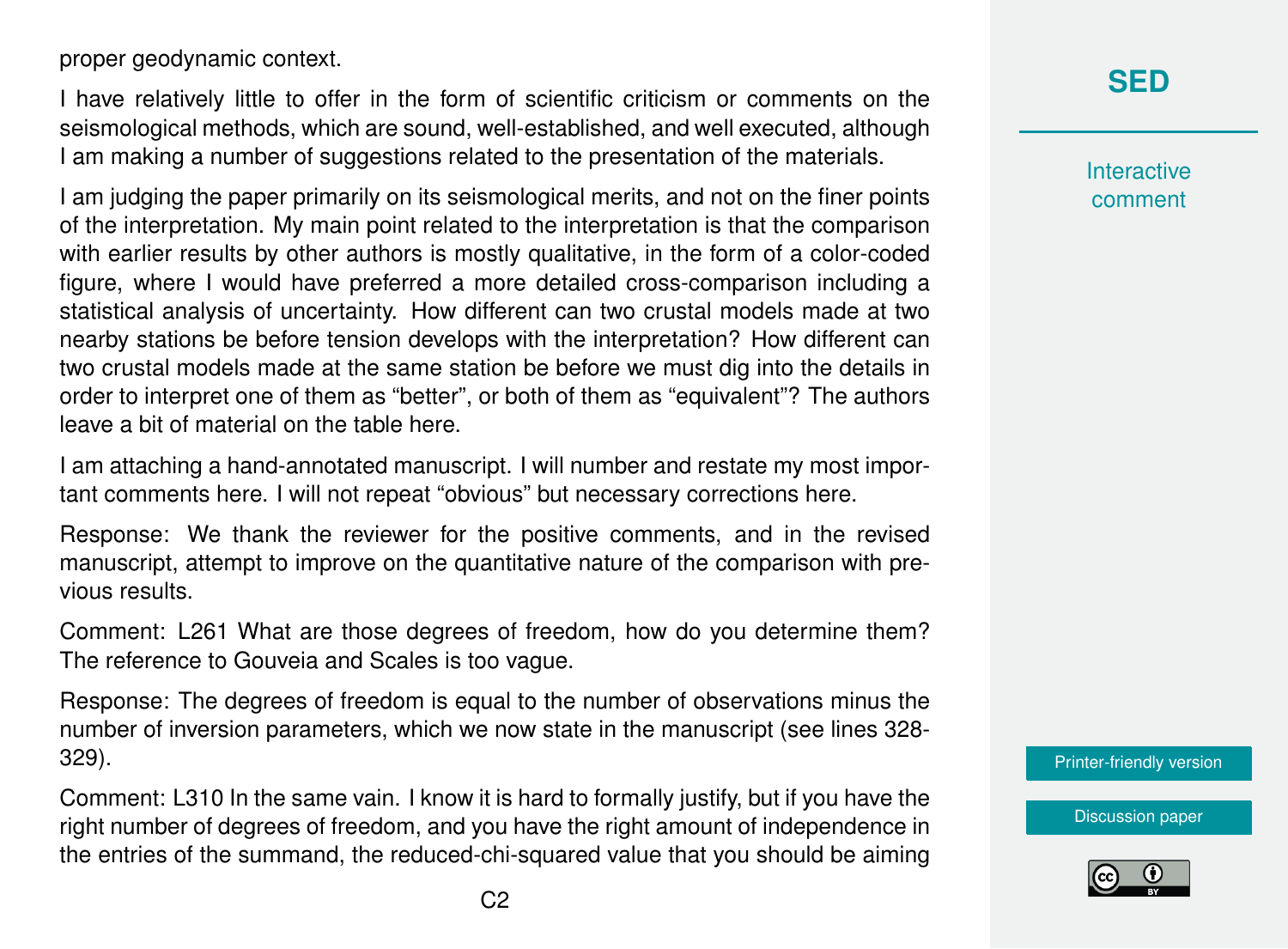for is 1. Are you looking at the distribution of your misfits to establish that they ARE indeed chi-squared distributed? Are you sure that you are using the right amount of degrees of freedom? Are you sure that your lowest chi-squared values are not overly optimistic (as in: that they could be nearly perfect fits to models with too many free parameters).

Response: This is a fair point, and ideally one would be aiming for a value of 1 to fit the data. However, apart from getting the number of degrees of freedom right, the noise estimate is also a factor, and its absolute value is poorly constrained. This may be why the chi-square values are on the low side, but we think it is reasonable to consider our measure of chi-square as a relative indicator of data fit, which we now acknowledge on lines 393-397. It is also worth noting that it is fairly typical of NA RF inversion studies to end up with chi-square misfit values well below 1 (e.g. Wu et al., 2015: Crustal shear wave velocity structure in the northeastern Tibet based on the Neighbourhood algorithm inversion of receiver functions. Geophysical Journal International, 212, 1920- 1931)

Comment: L832 I assume we are talking about the same criterion here, and so the caption should explicitly refer to it.

On the whole, I would like to read more about your misfit criterion, and I would like you to make explicit the now implicit distributional assumptions made about your metric.

Response: Yes, this is the same misfit measure, which is now clarified in the paper (see line 1014).

Comment: L831 I definitely would put the numbers in call-out boxes on the maps also. A color scale is hard to read for some, and any additional clarity that can be gleaned from a multiplicity of representation is to be welcomed.

Response: We now point out the depth values on the plots.

Comment: L835 Let the caption teach us how to read the top and bottom axes in the

**Interactive** comment

[Printer-friendly version](https://se.copernicus.org/preprints/se-2020-74/se-2020-74-AC2-print.pdf)

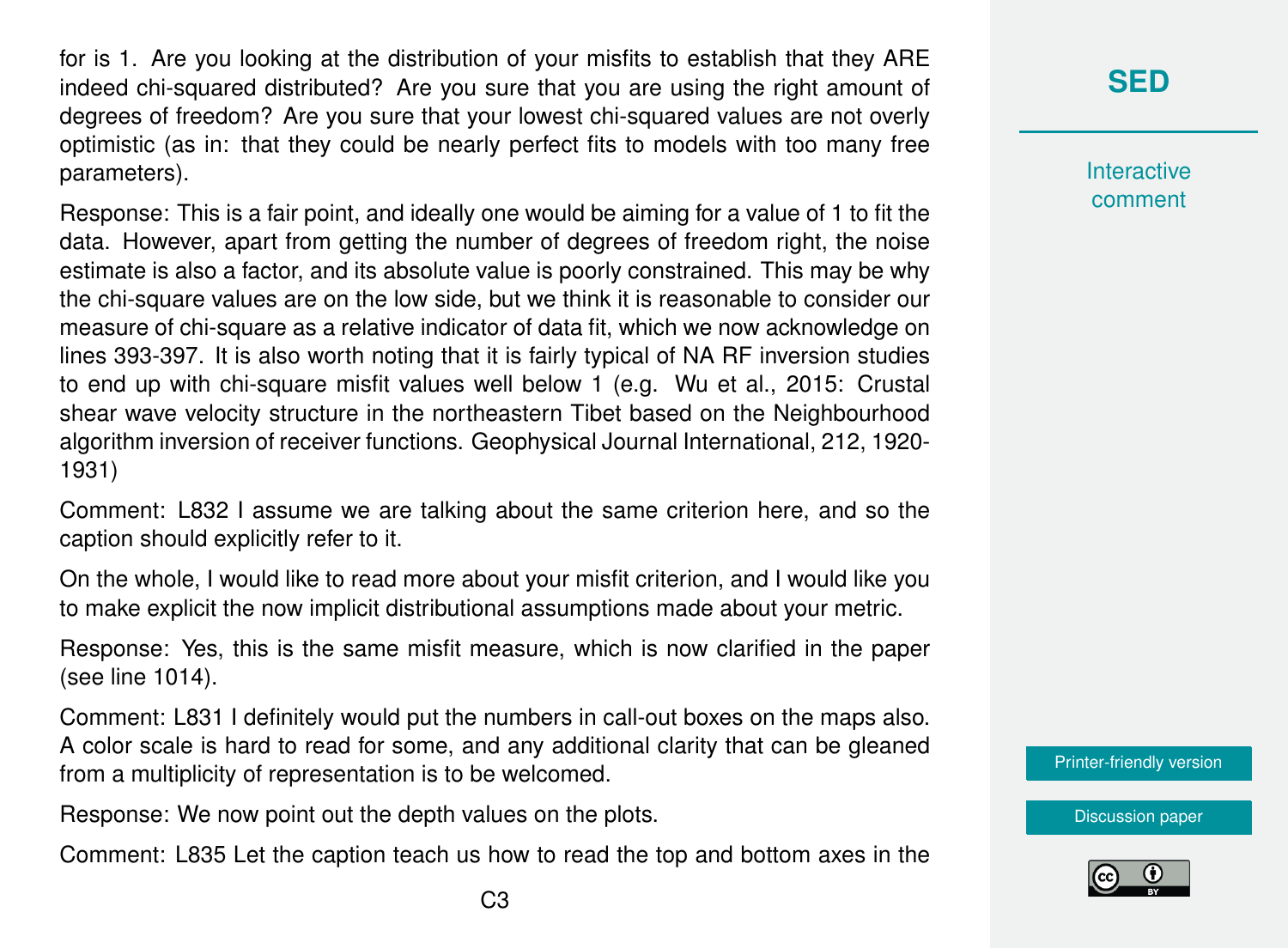left-hand panel.

Response: We have changed the caption as requested (see line 1012).

Comment: L850 Again, it is hard to see differences when they are presented on a busy colored map in a smooth gray-scale representation. A table would be nice in the main text. Spell out the differences, attempt to make sense of them relative to their uncertainty and their spatial proximity. Make us confident that your study is not just "another opinion", make us confident that other studies weren't just "another study", in other words:integrate the results of your an other studies and talk us through the similarities and differences. In the text, emphasize the common points and the differences, in particular in light of the interpretation.

Response: We have changed the relevant figures (Figure 6 and 10) to make it easier to read the variations in Moho depth, and changed the discussion to make it more integrated, along the lines suggested by the reviewer. Table 2 also provides a quantitative summary of all our new results.

Comment: L10, L15, L26 "understanding", "this", "explains" -> those are all vague terms. After reading the manuscript it became clear to me that you had more detail in mind, some of which you have room to put into the abstract.

Response: We have made some modifications to the Abstract to improve upon clarity.

Comment: L17 "postulated Precambrian continental" -> I propose "putative" if the postulate refers to the fragment being "continental" or "putatively" if it refers to being "Precambrian".

Response: We have implemented this change (see line 21).

Comment: L50, L55 -> Establish a consistent notation and typographical conventions

Response: This has been done.

Comment: L150, L152, L186, L186 -> Fix typos and inconsistencies

**Interactive** comment

[Printer-friendly version](https://se.copernicus.org/preprints/se-2020-74/se-2020-74-AC2-print.pdf)

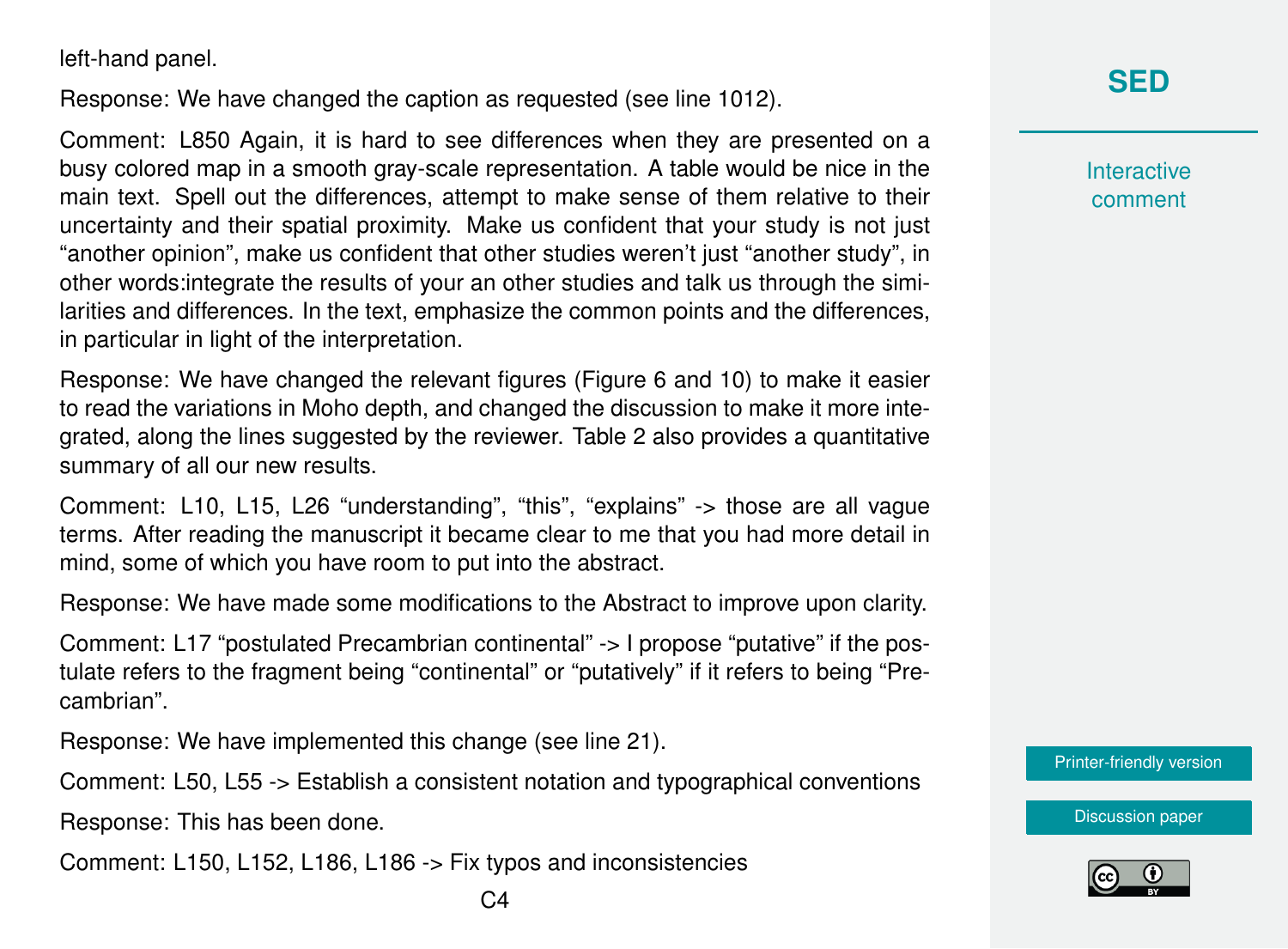Response: This has been corrected.

Comment: L287 "relatively average to high" -> we need a basis for comparison, and a different word than "average" - in my book, values are not "average" unless they are "averages",and you most likely mean that these values are "unremarkable", "usually/frequently observed" (compared to what then?

Response: The paragraph containing this text has been deleted as part of the revisions.

Comment: L325 -> Fix typo/inconsistency

Response: Typo has been corrected.

Comment: L376 There is a lack of referencing in this sentence, which must refer to specific studies for each of the assertions made in it. Also "depicted" is not the greatest choice of word here.

Response: We have replaced "depicted" with "revealed", and included a reference to the work of Christensen (1996). The reference to Owens and Zandt (1997) in the second point refers to the relationship between partial melt and Poisson's ratio. See lines 487-489.

Comment: L447 -> Fix typo/inconsistency

Response: Done.

Comment: L777, L788, L791, L809 -> Fix capitalization

Response: Done

Comment: L798 Personally I would leave ETOPO1 out of the caption unless I was willing to put a color scale to it. At this scale and with this projection and without a color scale it's immaterial what topography model is being used.

Response: We agree, but it is a journal requirement to state the source of any information we use in figures that was obtained from outside the current study.

**[SED](https://se.copernicus.org/preprints/)**

**Interactive** comment

[Printer-friendly version](https://se.copernicus.org/preprints/se-2020-74/se-2020-74-AC2-print.pdf)